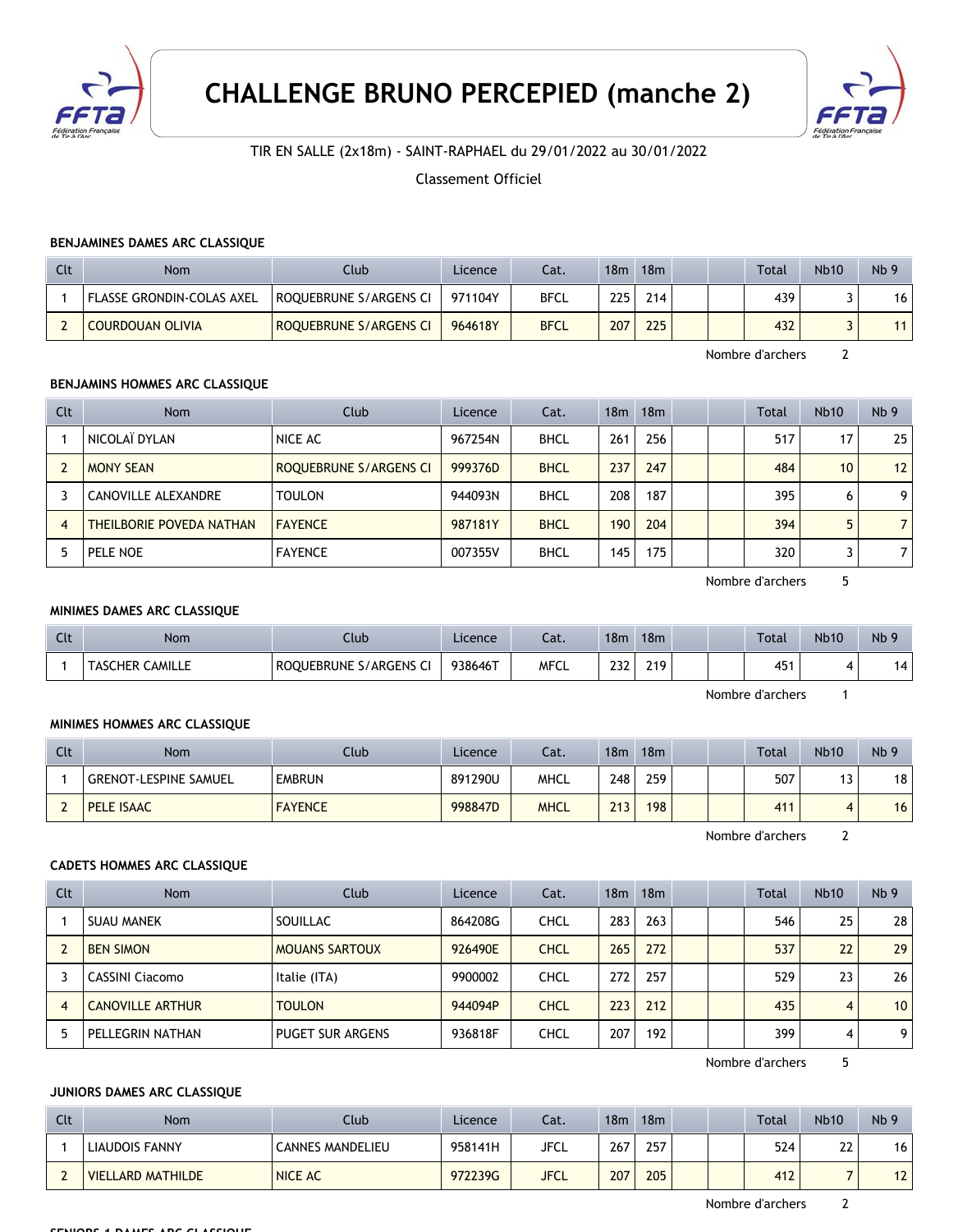|        | LAURIE<br><b>VASSEUR</b>         | <b>RENNES CIE</b> | 888303X | S1FCL | 188 | 206 |  | 394 | $\sim$<br>ו שו |
|--------|----------------------------------|-------------------|---------|-------|-----|-----|--|-----|----------------|
| $\sim$ | <b>OCEANE</b><br><b>FOURNIER</b> | <b>DRAGUIGNAN</b> | 983380S | S1FCL | 206 | 186 |  | 392 | 4 <sub>1</sub> |

Nombre d'archers 2

## **SENIORS 1 HOMMES ARC CLASSIQUE**

| Clt | Nom                    | Club           | Licence | Cat.               | 18m | 18m |  | <b>Total</b> | <b>Nb10</b> | Nb <sub>9</sub> |
|-----|------------------------|----------------|---------|--------------------|-----|-----|--|--------------|-------------|-----------------|
|     | NEBOUT DYLAN           | SAINT-RAPHAEL  | 867633E | S1HCL              | 243 | 259 |  | 502          | 12          | 19              |
|     | <b>FAVOREL AYMERIC</b> | <b>LORGUES</b> | 604831A | S <sub>1</sub> HCL | 250 | 243 |  | 493          |             | 16              |

Nombre d'archers 2

# **SENIORS 2 DAMES ARC CLASSIQUE**

| Clt            | Nom                          | Club                   | Licence | Cat.               | 18 <sub>m</sub> | 18m |  | Total | <b>Nb10</b>     | Nb <sub>9</sub> |
|----------------|------------------------------|------------------------|---------|--------------------|-----------------|-----|--|-------|-----------------|-----------------|
|                | <b>TASCHER NADEGE</b>        | ROQUEBRUNE S/ARGENS CI | 926278Z | S <sub>2</sub> FCL | 252             | 273 |  | 525   | 20              | 19              |
| $\overline{2}$ | NICOLAÎ JULIE                | NICE AC                | 977395L | S <sub>2</sub> FCL | 257             | 259 |  | 516   | 11              | 27              |
| 3              | <b>DELLIAUX ARMELLE</b>      | <b>GONFARON</b>        | 965684G | S <sub>2</sub> FCL | 248             | 248 |  | 496   | 14 <sub>1</sub> | 11              |
| $\overline{4}$ | <b>RICHARD KARINE</b>        | ROQUEBRUNE S/ARGENS CI | 841935X | S <sub>2</sub> FCL | 249             | 247 |  | 496   | 8               | 23              |
| 5              | <b>SCHIEL CECILE</b>         | <b>MOUANS SARTOUX</b>  | 844254T | S <sub>2</sub> FCL | 243             | 249 |  | 492   | 13              | 19              |
| 6              | <b>ISACCHI CHRISTINE</b>     | <b>MANOSOUE</b>        | 883977V | S <sub>2</sub> FCL | 242             | 241 |  | 483   | 4               | 23              |
|                | <b>MEYER VALERIE</b>         | SAINT-RAPHAEL          | 936972Y | S <sub>2</sub> FCL | 235             | 244 |  | 479   | 6               | 18              |
| 8              | <b>CHEVALIER ANNE-CECILE</b> | <b>DRAGUIGNAN</b>      | 981715G | S <sub>2</sub> FCL | 233             | 228 |  | 461   | 6               | 17              |
| 9              | <b>CHARMETANT CHLOE</b>      | <b>TOULON</b>          | 975062A | S <sub>2</sub> FCL | 204             | 208 |  | 412   | 5               | 10              |

Nombre d'archers 9

## **SENIORS 2 HOMMES ARC CLASSIQUE**

| Clt            | <b>Nom</b>                      | Club                   | Licence | Cat.               | 18 <sub>m</sub> | 18 <sub>m</sub> |  | <b>Total</b> | <b>Nb10</b>    | Nb <sub>9</sub> |
|----------------|---------------------------------|------------------------|---------|--------------------|-----------------|-----------------|--|--------------|----------------|-----------------|
|                | <b>HECK OLIVIER</b>             | MEZZAVIA AJACCIO ASPTT | 785591D | S2HCL              | 268             | 279             |  | 547          | 22             | 27 <sup>1</sup> |
|                | <b>AKLI YACINE</b>              | <b>LA VERDIERE</b>     | 925308V | S <sub>2</sub> HCL | 269             | 269             |  | 538          | 19             | 23              |
| 3              | <b>CASSINI Vittorio</b>         | Italie (ITA)           | 9900001 | S2HCL              | 256             | 265             |  | 521          | 16             | 21              |
| $\overline{4}$ | <b>DELLIAUX PIERRE</b>          | <b>GONFARON</b>        | 954659Y | S <sub>2</sub> HCL | 214             | 211             |  | 425          | 5              | 9 <sup>1</sup>  |
| 5              | MULLER GEOFFREY                 | <b>FAYENCE</b>         | 916629L | S <sub>2</sub> HCL | 198             | 204             |  | 402          |                | 15 <sup>1</sup> |
| 6              | <b>COURBE-MICHOLLET ETIENNE</b> | <b>TOULON</b>          | 975058W | S <sub>2</sub> HCL | 191             | 208             |  | 399          | $\overline{4}$ | 10 <sup>1</sup> |
|                | THEILBORIE CHRISTOPHE           | <b>FAYENCE</b>         | 012579Y | S2HCL              | 205             | 171             |  | 376          | 4              | 8 <sup>1</sup>  |

Nombre d'archers 7

# **SENIORS 3 DAMES ARC CLASSIQUE**

| Clt | <b>Nom</b>               | Club                   | Licence | Cat.  | 18 <sub>m</sub> | 18m |  | <b>Total</b> | <b>Nb10</b> | Nb <sub>9</sub> |
|-----|--------------------------|------------------------|---------|-------|-----------------|-----|--|--------------|-------------|-----------------|
|     | <b>GAUTHIER CHANTAL</b>  | <b>BRIGNOLES</b>       | 973891C | S3FCL | 216             | 233 |  | 449          |             | 11              |
|     | <b>DUPUY MARTINE</b>     | <b>GONFARON</b>        | 416363U | S3FCL | 217             | 226 |  | 443          |             | 9 <sup>1</sup>  |
|     | ROUSSEAU DUMARCET JOELLE | ROQUEBRUNE S/ARGENS CI | 957751J | S3FCL | 203             | 147 |  | 350          |             | 9               |

Nombre d'archers 3

## **SENIORS 3 HOMMES ARC CLASSIQUE**

| Clt | Nom                 | Club                  | Licence | Cat.  | 18 <sub>m</sub> | 18 <sub>m</sub> |  | <b>Total</b> | <b>Nb10</b> | Nb <sub>9</sub> |
|-----|---------------------|-----------------------|---------|-------|-----------------|-----------------|--|--------------|-------------|-----------------|
|     | PHILIZOT JEAN MARIE | <b>MOUANS SARTOUX</b> | 328241J | S3HCL | 241             | 265             |  | 506          | 14          | 24              |
|     | PIRARD BRUNO        | <b>GEMENOS</b>        | 002229Y | S3HCL | 256             | 246             |  | 502          |             | 21              |
|     | DECLEVES CHRISTIAN  | <b>LORGUES</b>        | 895591U | S3HCL | 260             | 239             |  | 499          |             | 16              |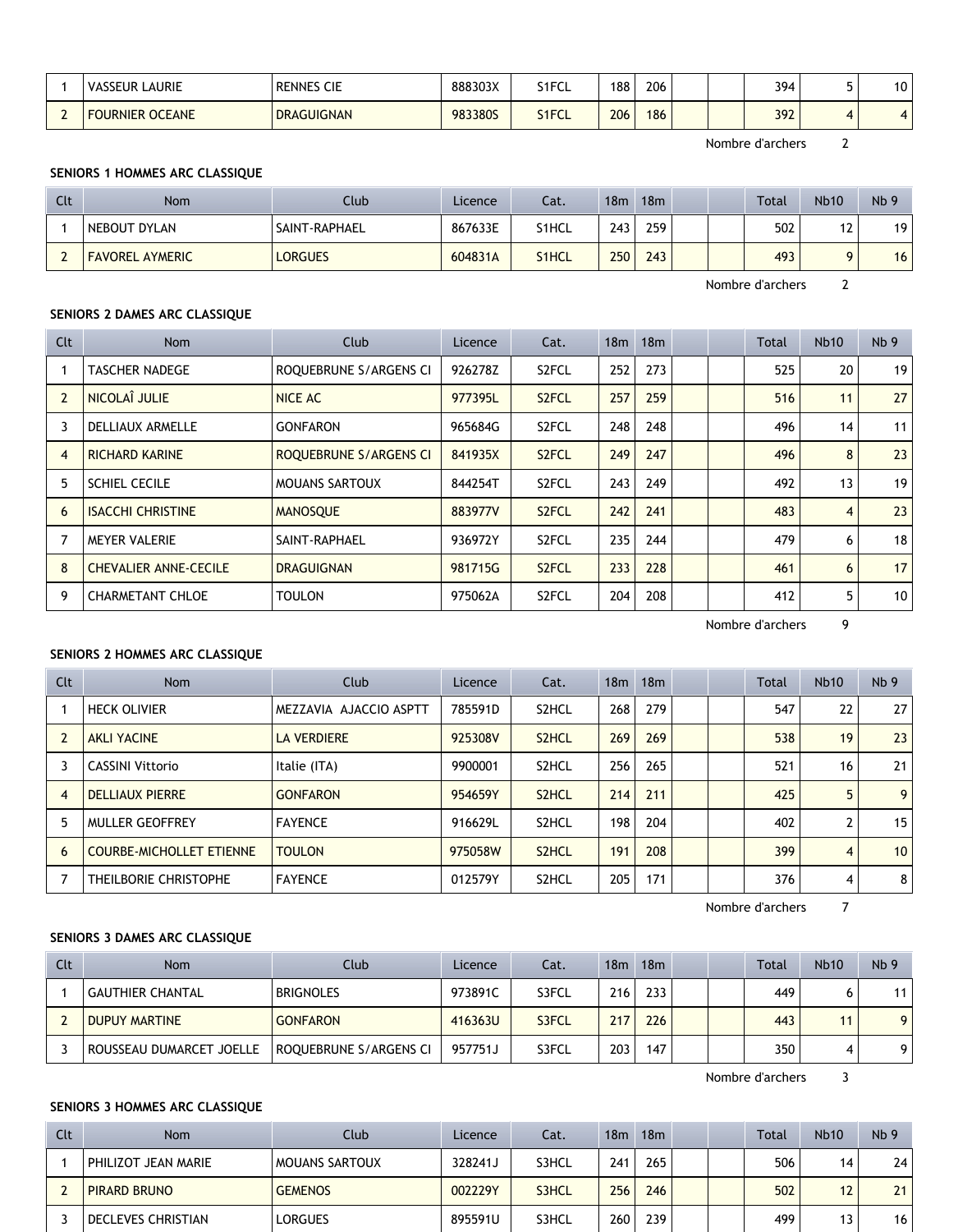|    | DE SANTIS ALBERTO         | LA VALETTE DU VAR        | 929103V | S3HCL | 250 | 233 |  | 483 | 15 | 15 |
|----|---------------------------|--------------------------|---------|-------|-----|-----|--|-----|----|----|
| 6  | <b>BALASTEGUI SERGE</b>   | SAINT-RAPHAEL            | 681972Z | S3HCL | 227 | 231 |  | 458 |    | 9  |
|    | MONTREUIL PHILIPPE        | SAINTE MAXIME            | 911554V | S3HCL | 229 | 226 |  | 455 | q  | 13 |
| 8  | <b>GAUTHIER MICHEL</b>    | <b>BRIGNOLES</b>         | 973892D | S3HCL | 206 | 229 |  | 435 |    | 9  |
| 9  | <b>TRAN PHILIPPE VIET</b> | <b>TRANS EN PROVENCE</b> | 948405A | S3HCL | 213 | 216 |  | 429 |    | 13 |
| 10 | <b>GREGOR JEANLUC</b>     | SAINT-RAPHAEL            | 027445G | S3HCL | 204 | 211 |  | 415 | 4  | 8  |
| 11 | <b>DURAND GILBERT</b>     | <b>BRIGNOLES</b>         | 999350A | S3HCL | 189 | 176 |  | 365 |    | 4  |

Nombre d'archers 11

## **JUNIORS HOMMES ARC A POULIES**

| Clt | <b>Nom</b>          | Club             | Licence | Cat.        | 18 <sub>m</sub> | 18 <sub>m</sub> |  | <b>Total</b> | <b>Nb10</b> | Nb <sub>9</sub> |
|-----|---------------------|------------------|---------|-------------|-----------------|-----------------|--|--------------|-------------|-----------------|
|     | ARMANINI SEBASTIEN  | NICE AC          | 800746B | <b>JHCO</b> | 295             | 291             |  | 586          | 46          | 14              |
|     | <b>ISACCHI LOIC</b> | <b>MARSEILLE</b> | 815131M | <b>JHCO</b> | 285             | 289             |  | 574          | 35          | 24              |
|     | BERTHET DYLAN       | NICE AC          | 850835W | <b>JHCO</b> | 287             | 281             |  | 568          | 30          | 28              |

Nombre d'archers 3

# **SENIORS 1 HOMMES ARC A POULIES**

| Clt | Nom                   | Club                    | Licence | Cat.  | 18 <sub>m</sub> | 18m | <b>Total</b> | <b>Nb10</b> | Nb <sub>9</sub> |
|-----|-----------------------|-------------------------|---------|-------|-----------------|-----|--------------|-------------|-----------------|
|     | ALOUI HOUSSAM         | <b>PUGET SUR ARGENS</b> | 878911N | S1HCO | 261             | 256 | 517          |             | 32              |
|     | <b>BAULEO MICKAEL</b> | <b>MOUANS SARTOUX</b>   | 795733C | S1HCO | 259             | 254 | 513          |             | 40              |

Nombre d'archers 2

# **SENIORS 2 HOMMES ARC A POULIES**

| Clt            | <b>Nom</b>             | Club                    | Licence | Cat.                           | 18 <sub>m</sub> | 18m |  | <b>Total</b> | <b>Nb10</b>     | Nb <sub>9</sub> |
|----------------|------------------------|-------------------------|---------|--------------------------------|-----------------|-----|--|--------------|-----------------|-----------------|
|                | METREAU JEAN FRANCOIS  | PUGET SUR ARGENS        | 286365S | S <sub>2</sub> HC <sub>O</sub> | 294             | 291 |  | 585          | 45              | 15              |
| $\overline{2}$ | <b>BUTHIAUX ERIC</b>   | NICE AC                 | 728972L | S <sub>2</sub> HC <sub>O</sub> | 289             | 284 |  | 573          | 33 <sup>°</sup> | 27              |
| 3              | ROBINO PASCAL          | <b>MIRAMAS</b>          | 803133W | S <sub>2</sub> HCO             | 289             | 281 |  | 570          | 30              | 30              |
| 4              | <b>CARISTO CLAUDE</b>  | <b>PUGET SUR ARGENS</b> | 0231535 | S <sub>2</sub> HC <sub>O</sub> | 279             | 277 |  | 556          | 21              | 35              |
| 5              | <b>BOUTIN LAURENT</b>  | SAINTE MAXIME           | 608536C | S <sub>2</sub> HC <sub>O</sub> | 272             | 278 |  | 550          | 23              | 33              |
| 6              | <b>VAN NEVEL REMY</b>  | SAINT-RAPHAEL           | 979229E | S <sub>2</sub> H <sub>CO</sub> | 275             | 270 |  | 545          | 14              | 39              |
|                | <b>GOURSOLLE YOHAN</b> | SAINTE MAXIME           | 902378W | S <sub>2</sub> HCO             | 266             | 273 |  | 539          | 11              | 43              |

Nombre d'archers 7

## **SENIORS 3 DAMES ARC A POULIES**

| $\sim$<br>นเ | Nom                        | Club                     | Licence | Cat.  | 18m         | 18m |  | Total | Nb10 | Nb <sub>5</sub> |
|--------------|----------------------------|--------------------------|---------|-------|-------------|-----|--|-------|------|-----------------|
|              | <b>ESCOFFIER MADELEINE</b> | <b>TRANS EN PROVENCE</b> | 679339M | S3FCO | 235<br>ر ر_ | 266 |  | 501   |      | $2$<br>ັ        |

Nombre d'archers 1

### **SENIORS 3 HOMMES ARC A POULIES**

| Clt | <b>Nom</b>               | Club                          | Licence | Cat.  | 18m | 18 <sub>m</sub> |  | Total | <b>Nb10</b> | Nb <sub>9</sub> |
|-----|--------------------------|-------------------------------|---------|-------|-----|-----------------|--|-------|-------------|-----------------|
|     | <b>GRANDJEAN LUC</b>     | ROQUEBRUNE S/ARGENS CI        | 601278N | S3HCO | 276 | 276             |  | 552   | 17          | 39              |
|     | <b>DUVAL THIERRY</b>     | <b>ROQUEBRUNE S/ARGENS CI</b> | 664979D | S3HCO | 275 | 265             |  | 540   | 13          | 41              |
|     | <b>BUISSON DOMINIQUE</b> | ROQUEBRUNE S/ARGENS CI        | 075516H | S3HCO | 264 | 275             |  | 539   |             | 43              |
|     | ROUSSEAU DUMARCET REMI   | ROQUEBRUNE S/ARGENS CI        | 955436T | S3HCO | 246 | 251             |  | 497   |             | 27              |

**SENIORS DAMES ARC NU**